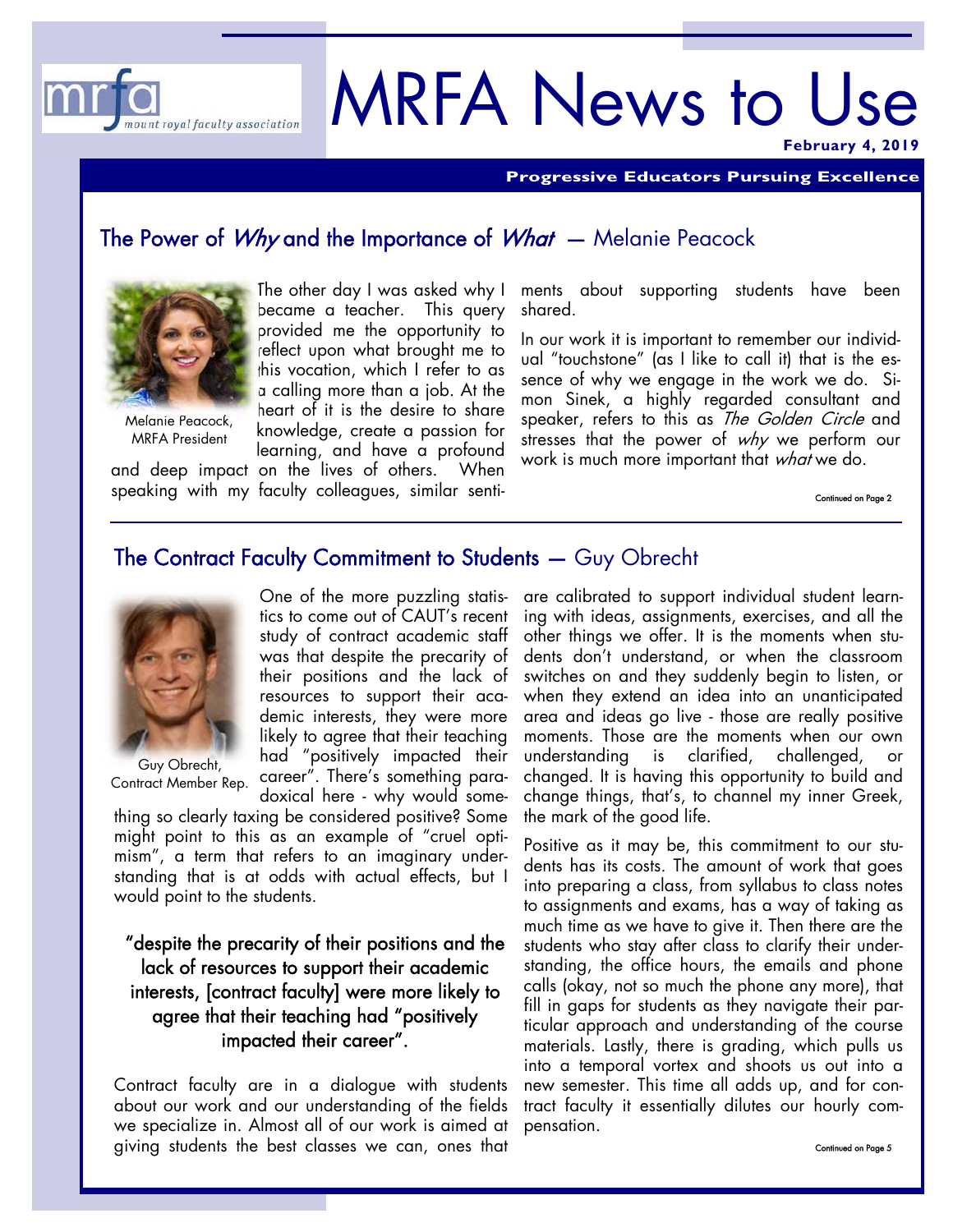## President's Report (Continued)— Melanie Peacock

To play devil's advocate I'm going to challenge this either-or thinking, especially when examining our role as educators. Recently I saw an impactful video that shared what students would want their faculty to know about them. Quotes such as "I'm working two jobs", "I'm a single parent" and "I'm experiencing test anxiety" were shared. It is important for us to remember the learners' perspective and experiences, but I wonder why we, as educators, are often hesitant to share more about our work, our joys, and our challenges with students? What quotes would we share in a video entitled "I want my students to know that …."? As your Association president, and based upon comments I hear from our colleagues, quotes could include "I take extra time to rewrite exam questions, as I want them to be clear", "I hold extra office hours because I care deeply about what my students are learning and want to do all I can to help them", "I'm concerned and lose sleep when students aren't engaged, as I want them to learn the material", "I'm so proud of my students and experience great joy watching them grow and develop as a term progresses" and "I provide numerous hours of service and sit on various committees to help the University function effectively so that students have an effective learning environment".

Students seem to understand that we are passionate educators who are dedicated and committed to our craft, but they do not have full understanding regarding the depth and complexity of our

work. To this end, the Mount Royal Association regularly meets with members of the executive from SAMRU (Students' Association of Mount Royal University) to dialogue, share ideas, and provide updates regarding faculty activities and interests. The Association deeply values these opportunities to work with SAMRU in order to learn more about what matters to students and to ensure their deeper comprehension of the multi-faceted, and often challenging, work that faculty perform.

"the combination of  $why$  we value being teachers and what we do in this role should be readily apparent to students and I encourage all faculty colleagues to find ways to share this information with your students."

In essence, the combination of  $why$  we value being teachers and what we do in this role should be readily apparent to students and I encourage all faculty colleagues to find ways to share this information with your students. It takes courage and vulnerability to do so, but this will deepen students' understanding that our working environment (resulting from both "our  $why''$  and "our what") is their learning environment, which we as their teachers are advocating for and care deeply about.

The Mount Royal Faculty Association provides a collective voice for faculty, promotes tenure and academic freedom, advocates for the highest standards of professionalism in higher education, and upholds the values of diversity, equity and human rights.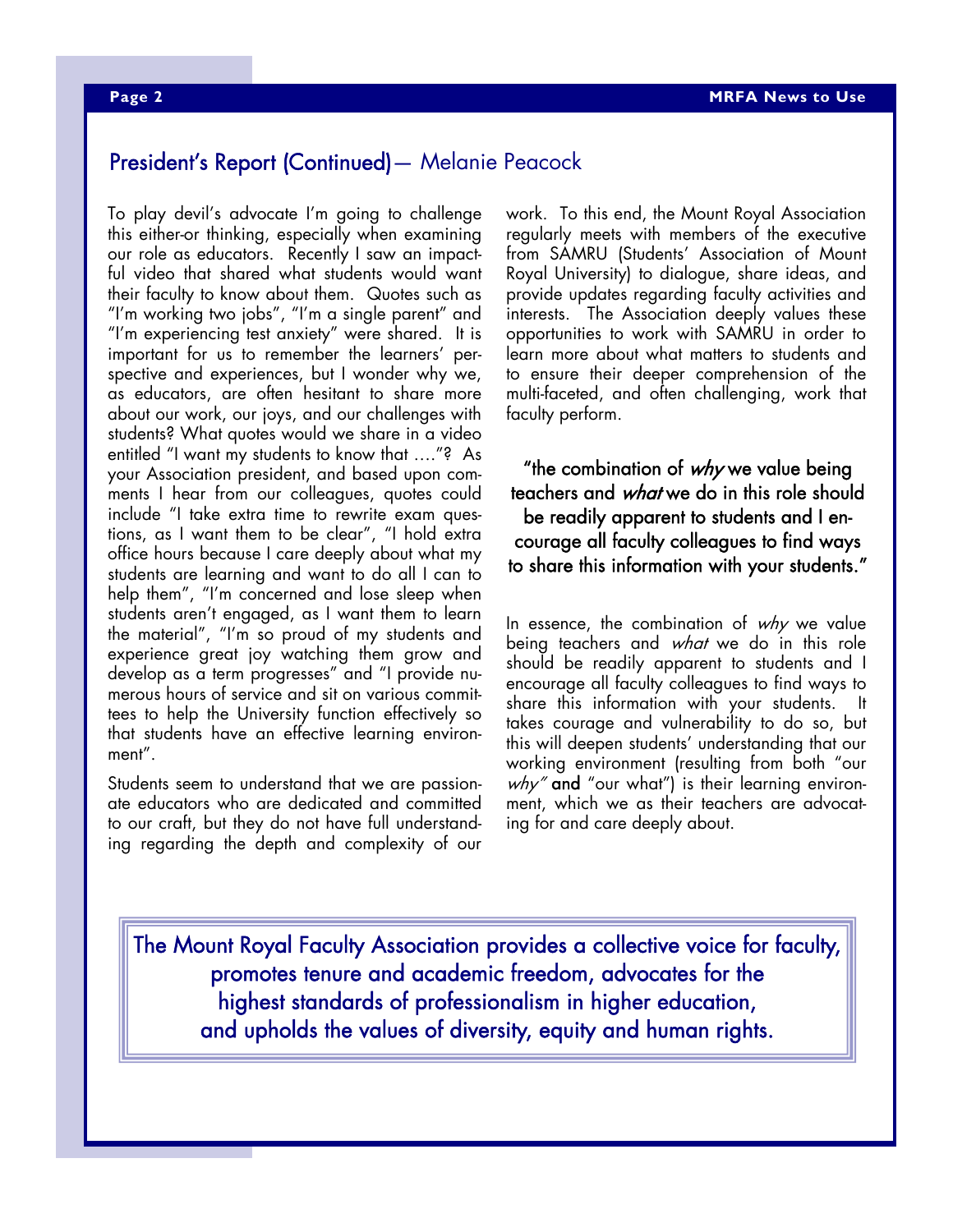# Recent Strike Votes and Bargaining Updates at Canadian Universities

#### Athabasca University

"On [January 22] Collective bargaining between AUFA and the Board reached impasse….AUFA's bargaining team has been forced to conclude that no further progress towards a collective agreement is likely at this time", and they are now developing an ESA Agreement as they prepare to move to statutory Mediation.

(http://aufa.ca/blog/2019/1/23/bargainingreaches-impasse-what-next)

#### UOITFA

Faculty Members at the University of Ontario Institute of Technology (UOIT) have voted 86% in favour of a strike mandate, the highest in their history. Their bargaining priorities include job security for contract faculty and improvements to benefits and pension plans. (More info available here: uoitfa.ca/2019strikemandatevoteresults/)

#### FUNSCAD

"Members of the union representing Regular Part-Time faculty, Full-time faculty, Regular Prorated faculty and librarians at NSCAD University have voted in favour of a strike mandate. With 97.6% of members voting, 97.5% voted 'YES' in supporting their bargaining team as they head into conciliation [i.e. statutory mediation] this week with the employer. The union has been in negotiations since July and after 18 meetings had hoped to reach an agreement with the employer at the table. Workload, fair compensation, job security and support for caregivers are major unsettled issues….NSCAD teaching staff and librarians have been working under the terms of a contract that expired on June 30, 2018."

The MRFA's Negotiations Committee continues to meet with the Board's Team with the aim to reach settlement.

Recent updates have been provided at recent MRFA Meetings and Fora.

Detailed information will be available soon in the member restricted section of the mrfe.net site. If you did not receive an email in the past week to set up your mrfa.net account, please email office@mrfa.net to have an account set up.

Members are encouraged to submit their input to the Association via the online comment form at mrfa.net.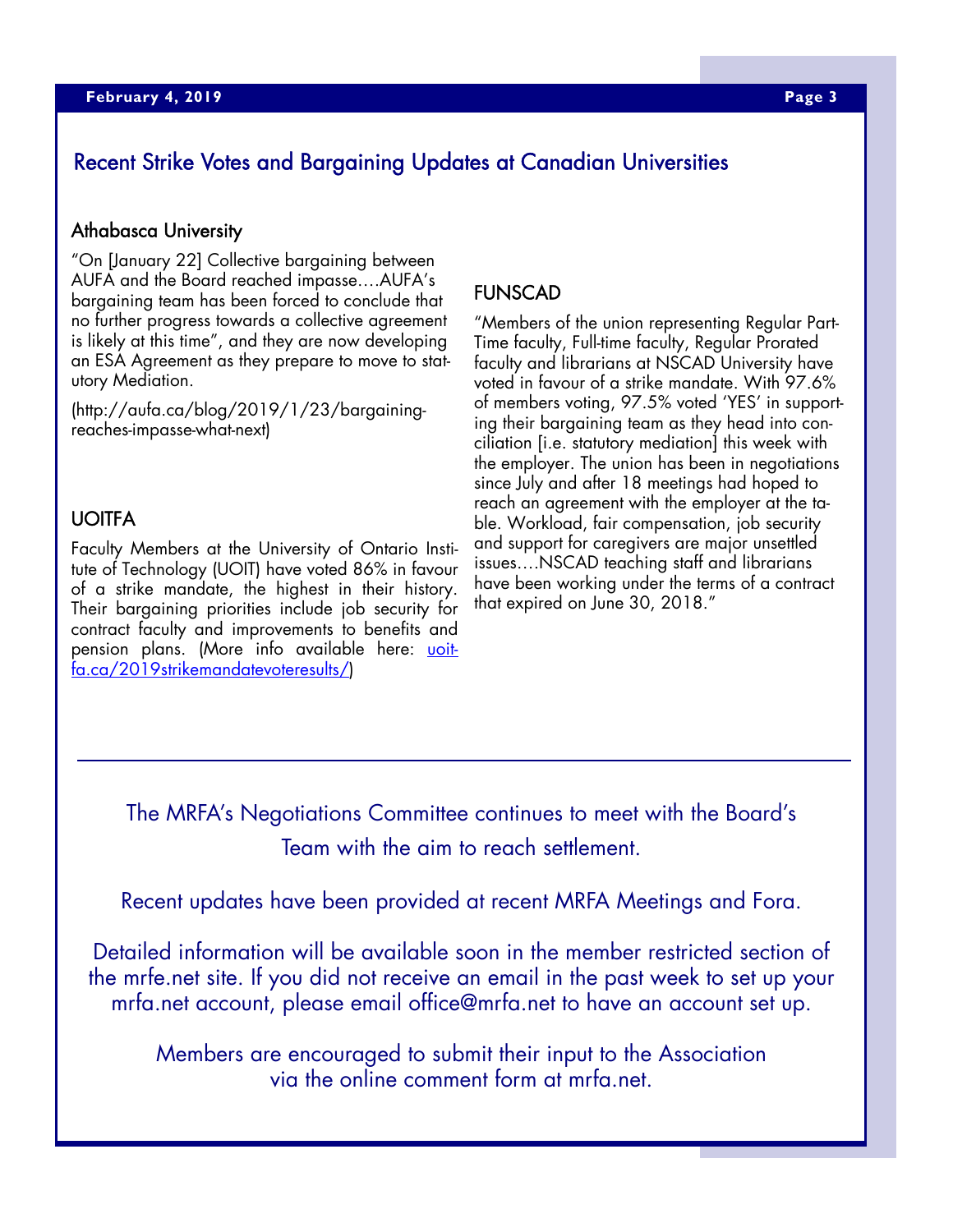# Faculty Options for Responding to Students in Distress - Amy Van Deurzen and Mirjam Knapik

There are times when Faculty are faced with students in distress, either because they are directly confronted or because the student exhibits behaviour that suggests they might be struggling. Knowing how to respond can be a valuable means of managing the stress that can come from these interactions.

There are several options available to faculty, and individual preferences for these will vary.

#### **Options without Direct Student Contact**

No matter the instructors' preferred style of interaction with students, referral to the Early Support Program is an option. Faculty may inform students of this possibility either in their course outlines or in the first class. This process allows anyone with concerns about a student's academic performance or well-being to go online and report the concern. Someone from the Office of Student Success will check in with the student and explore what additional support and resources might be of help. At the point of contact, the student can choose whether or not they would like to accept support. Please see the <u>Office of Student Success</u> webpages for more information and to review the Early Support Referral Form.

#### "No matter the instructors' preferred style of interaction with students, referral to the Early Support Program is an option".

For any concerns related to the safety of individuals or the community, the Concerning Behaviour on Campus Team (CBCT) provides a medium for reporting. Although the way this unit operates has been in flux, the conduit for gathering information has always been Security Services. Peter Davison, Head of Security, chairs this committee, which reviews all reports of atypical, dangerous, or threatening behaviour. This is a confidential resource that students, faculty, and staff can access 24/7.

It should be acknowledged that the processes for responding to the safety of the members of our community requires more conversation. However, if you observe behaviour that poses a significant disruption to the learning, living or working environment on campus, report it to the CBCT by contacting security services at 403.440.5900.

#### Responding In-Person

It is in one-on-one interactions with students that faculty members have a wide range of preferred styles. In the "Faculty Options for Responding to Students in Distress" workshop, which is offered regularly through the ADC, this topic provides rich conversation and debriefing of specific scenarios. A key challenge is finding the right words to get just enough information to be able to respond, without finding ourselves with information that is beyond our role responsibilities or expertise. It is here that it is important to recognize a range of appropriate responses depending on faculty members' skills, comfort, or stance on appropriate boundaries. Despite variation, there are good reasons to hold to particular role boundaries and to recognize the limits of one's expertise, both for our own and our students' well-being.

For information about how to respond and make a referral, please see the Mental Help Folder. This resource reviews what constitutes concerning behaviour, offers suggestions for making a referral, and lists resources both on- and off-campus.

For a referral to Student Counselling Services, the following is an option.

This sounds like it has been really difficult for you. One of the great things about MRU is that there are counsellors available, free to students, who can assist when students are facing tough challenges. If you would like I can connect you with a counsellor. Would you like more information on this option?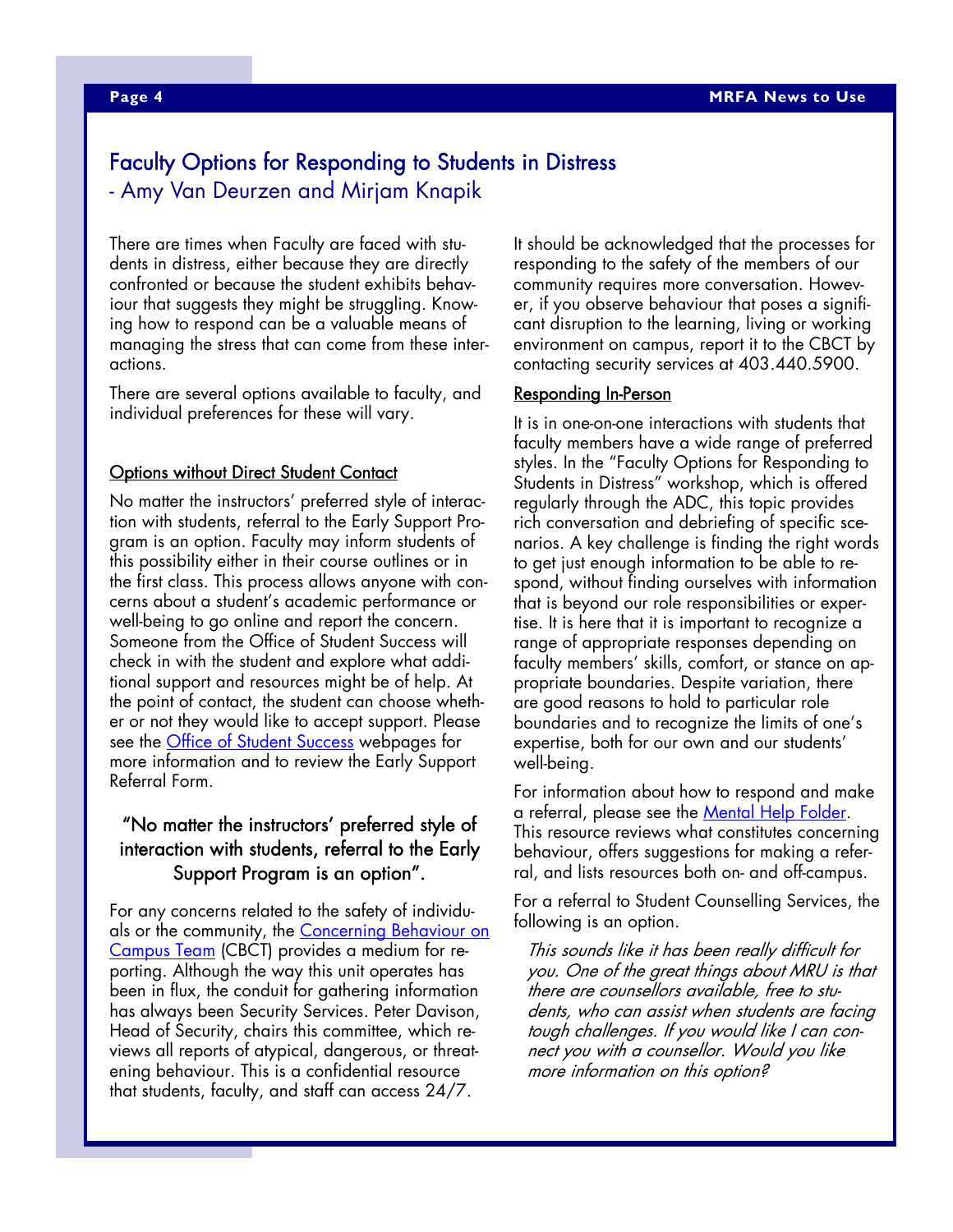#### **April 23, 2019 Page 5 Page 5 Page 5 Page 5**

If the person is not in crisis you may provide them with our contact information and suggest that they make contact themselves. If the student would like you to facilitate their attendance at counselling and you are comfortable doing so, you are welcome to call Student Counselling Services and provide some general information to the admin staff so they can identify access options.

The following information about Student Counselling Services may be helpful:

Location: Wellness Services, U216

Call (403) 440-6362 anytime between 8:30 and 4:30 and our admin people at the front desk will field your call.

All services are FREE to students

Services include crisis intervention, personal, career and educational counselling, workshops and groups

Visit www.mtroyal.ca/counselling for information about workshops, groups, self-help information, and the staff at Student Counselling Services.

Walk-in counselling services are available every afternoon Monday to Friday from 1:00 pm to 3:30 pm

If the student is not at risk of hurting themselves or others, and does not want to accept the referral, that is ok. It may be helpful to note that situations that do require calling 911 include:

- Possession of a weapon on campus
- Suicidal actions or threats distinct from having thoughts of suicide
- Acts or threats of violence to self or others

#### **Additional Resources for Faculty**

Faculty are welcome to consult with counsellors in Student Counselling Services if there is uncertainty about how to navigate a situation where a student is in distress. If you are interested in attending the "Faculty Options for Responding to Students in Distress" workshop, it can also be booked by request by contacting Student Counselling Services and it typically is run when 6-8 people are interested in attending.

## The Contract Faculty Commitment to Students (Continued) — Guy Obrecht

Then there are grade appeals, OSC filings and hearings, letters of reference, and internship reference calls. All these things take place after our contracts end (sometimes we might no longer be considered employees), but we consider them to be part of the responsibility we take on as faculty. We do them for the students.

taught 1-2 courses were more likely to spend more how we fund, post-secondary education. This "external" work we do is difficult to quantify due to the differing nature of the material and expected outcomes of different courses. CAUT's survey found there is an inverse relationship that shows that the fewer courses one has to teach, the more work one puts in outside of the classroom. On a per course basis, it was found that most contract academic staff (28%) put in 6-10 hours per week per course (the two other largest numbers were 25% putting in 11-15 hours per week and 18% putting in 16-20 hours per week). Those who

hours working outside the classroom than those teaching 5-6. This seems slightly counter intuitive but makes sense when we recognize that time is limited, so the more we teach the less time we have to support that teaching.

A more disturbing correlation was that women contract academic staff were more likely than men to work more than 15 hours per course per week, and similarly, racialized contract academic staff were more likely than non-racialized staff to work more. What this suggests is that gendered and racialized inequities persist in unpaid academic work. Because we take care for our students and classes as fundamental to our profession, we allow such inequities to go unchecked. Perhaps a corrective action would be working towards the explicit recognition of this kind of work when we determine how we value, and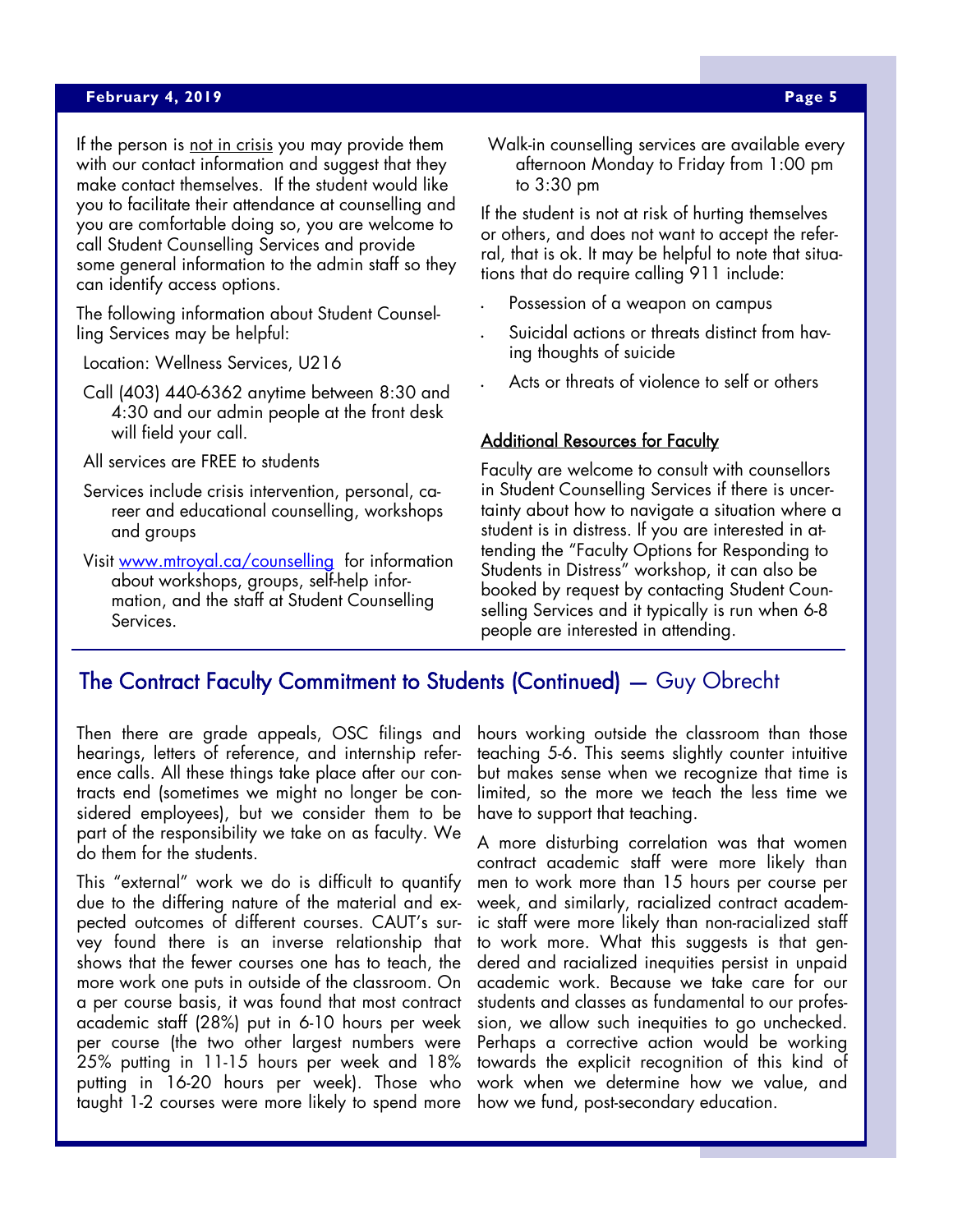### Students Appreciate the Little Things

#### – Cordelia Snowdon, SAMRU VP Academic



Cordelia Snowdon, SAMRU VP Academic

I often hear from students about our amazing faculty and how you go above and beyond to help students succeed. Your dedication and commitment to the student experience is the best quality that MRU has.

During my time here, I've heard many stories from students about faculty who exceed ex-

pectation when it comes to expressing their concern for individual students. I have heard about faculty who stopped their students to ask if they are doing okay, written outstanding letters of recommendation to help with job applications, and invited students to participate in research. I have heard of faculty taking time to sit down with students during exam season, staying exceptionally late to explain concepts, and being available for those last-minute questions before a deadline. More importantly, I've heard about and witnessed faculty who recognize when their students are experiencing anxiety or exhibiting symptoms of depression and direct them to supports available at MRU or to student services like the Peer Support Centre at the Students' Association.

While many of these extra efforts are not expected, they are greatly appreciated.

A few minutes of your time or a kind word can mean everything to a student when they feel like they are carrying the weight of the world, and some of the most meaningful things you can do to support students may seem relatively minor but can have a significant impact.

Showing empathy and compassionate understanding are meaningful ways that you can support students. It is likely that students will face some type of crisis during the semester and

providing flexibility around deadlines and expectations when possible can help students be successful. Respecting student privacy and telling your students that they do not have to give an explanation or disclose their situation to avoid a late penalty removes the stress of talking about what may be a sensitive topic.

Along with this, supporting students with academic accommodations is critical in developing a welcoming class environment. When a student comes forward (with or without an official accommodation letter) the best way to support them is to not say no as a first response. If for any reason you feel you cannot meet an accommodation, saying that you are unsure about an accommodation and that you will contact Accessibility Services prevents students from feeling that they have gone through all the work of getting an accommodation just to be denied.

Additionally, providing content in an accessible format is extremely helpful to students. While incorporating Universal Design for Learning into courses takes time, every step towards making materials more accessible makes a difference. Providing resources in advance or incorporating different methods of engagement makes it so students do not have to disclose their personal struggles in order to be successful in your class.

Lastly, in order to most effectively support your students, it is important for you to take care of yourself. Access resources, talk to colleagues, and take time to focus on your own well being. We are often so worried about supporting others that we sometimes forget to make sure that we feel supported as well.

Thank you for everything you do to support students.

"A few minutes of your time or a kind word can mean everything to a student when they feel like they are carrying the weight of the world, and some of the most meaningful things you can do to support students may seem relatively minor but can have a significant impact".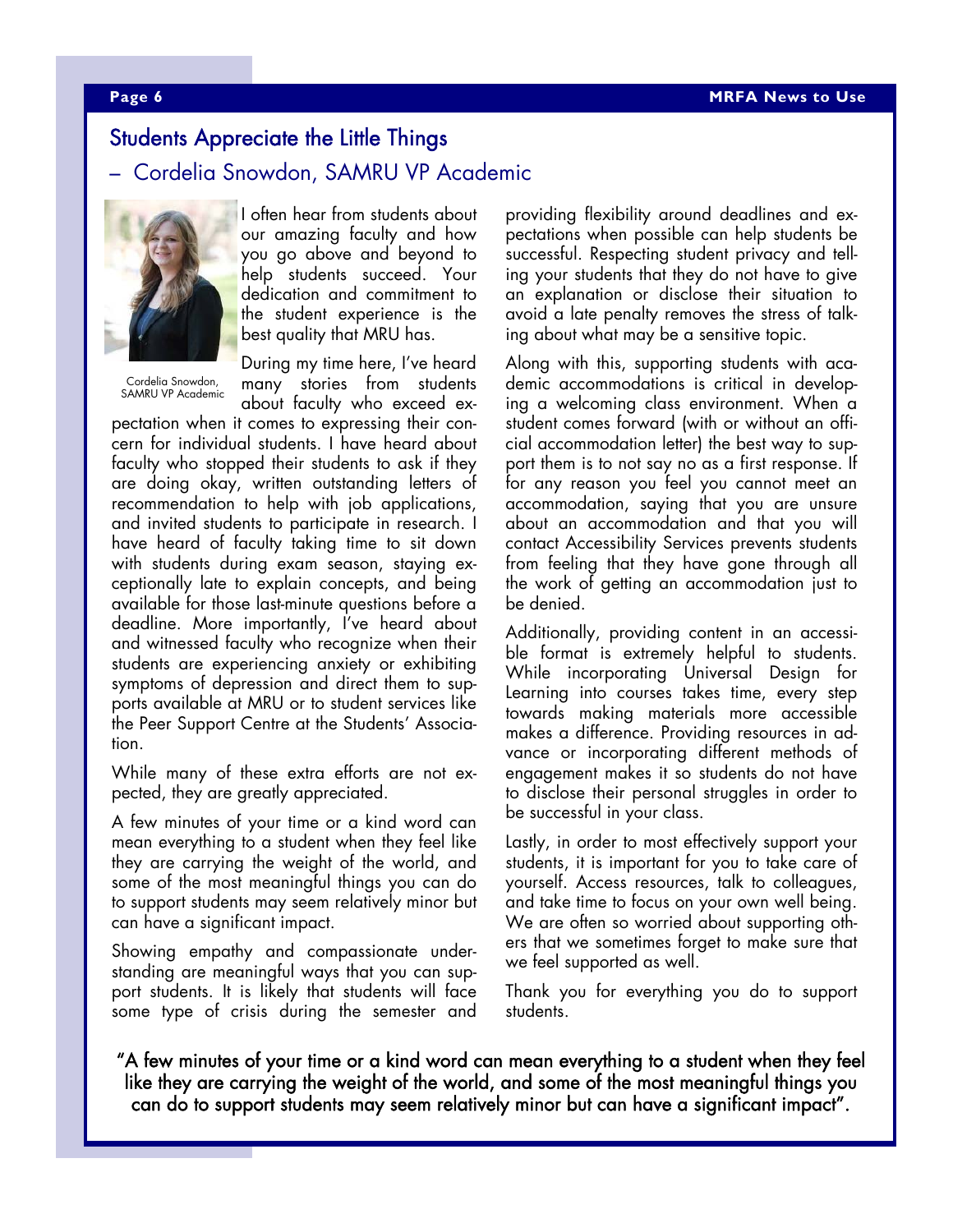#### Your Questions

# Is Salary a key Issue in Bargaining?

No, salary is not one of the key issues that faculty are standing for at this point. Faculty recognize the current socio-economic context and understand the inability of the University to provide a real increase to faculty salaries. However, since the University received the 2% inflationary increase to its operating grant from the province for 2018-2019, the faculty should receive from the University their corresponding inflationary / cost of living increase which is part of that "operational expense" of the University. Without cost of living adjustments, faculty lose real wages over time.

If you have questions related to the current state of collective bargaining, please visit the MRFA website (https://mrfa.net/jobactionfaq/ or "Collective Bargaining" pages) for information.

#### We welcome your questions for upcoming issues of News to Use.

Please submit your questions online via the link provided on the Communications Committee webpage on mrfa.net or directly at https://goo.gl/hz7VUg

# Did you Know you Have this Right....?

### File a Grievance

You have the right to initiate a grievance at Step 1. If you believe the Collective Agreement (CA) has not been followed, you must provide written notice to your dean within 15 days of becoming aware of this possible contravention of the CA, with a copy of the notice to the MRFA (Article 20.2.1.). If you're unsure that you have a grievable situation, you should contact the MRFA's Labour Relations Officer, Derrick Antson, at LabourRelations@mrfa.net or 403-440-6198 to discuss your situation.

It's important to know that grievances are used to bring clarity to the language in the CA and to ensure consistent interpretation and application of the various articles within the CA. The right to grieve belongs to all members of the Association.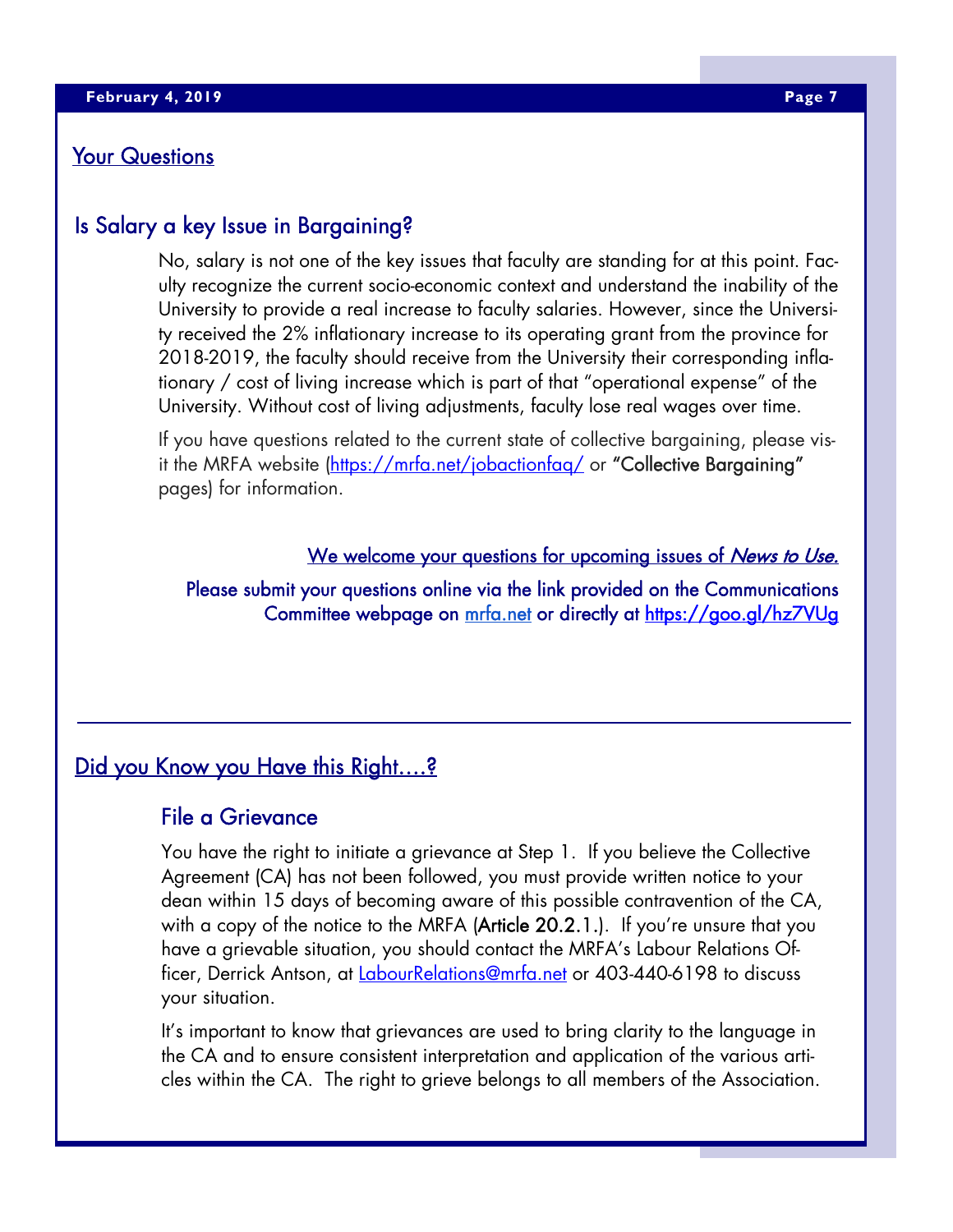# We Must Advocate for #ABPSE in a Climate of Economic Misinformation

#### - Michael Truscello

As the provincial election in Alberta approaches, the consequences of that election are becoming clearer. As I write this, documents have surfaced in Ontario suggesting the PC government of Doug Ford has an aggressive plan for privatizing health care. Similar proposals have been mentioned for implementation in Alberta (i.e. cutting public sector spending by 20%) which could potentially hold catastrophic consequences such as job loss for many of our colleagues.

"proposals have been mentioned for implementation in Alberta (i.e. cutting public sector spending by 20%) which could potentially hold catastrophic consequences such as job loss for many of our colleagues".

As the provincial election approaches, then, it is essential for MRFA members to advocate for a strong public sector. We cannot assume the general public understands the social and economic value of publicly-funded post-secondary education in Alberta, for example. To that end, this past week the MRFA Advocacy Committee mailed to every MLA in Alberta an outline of the member-approved model for post-secondary education in Alberta; we are also calling on members to publicize this vision of #ABPSE.

The MRFA wants:

1. At least two-thirds of PSE funding to be accomplished through provincial operating grants; currently, grants cover only about half of university operating costs;

- 2. Increases in operating grants that are never less than the rate of inflation, with supplementation when tuition is frozen, and with "lights on" adjustments accompanying capital projects;
- 3. Tuition and fee increases that are never greater than the rate of inflation, and that market modifiers are not used to circumvent tuition regulation;
- 4. PSE funding that must be decoupled from unstable revenue sources such as resource royalties;
- 5. A multi-year funding cycle to be implemented.

The provincial political parties have accepted or promoted a narrative about our economy that is simply untrue and which makes arguments for funding public services more difficult to maintain. As a recent public opinion survey from UofC demonstrated, most Albertans think the economy is much worse than it is; in fact, the Alberta economy, according to the IMF, ranks ninth-best in the world in terms of GDP per capita, but, according to the public survey, older, more conservative Albertans are convinced that the provincial economy is collapsing and in dire need of dramatic cuts to public spending.

The perception of the Alberta economy, and the subsequent claim that public spending must be cut, is completely divorced from the economic data. Alberta has the highest GDP per capita in Canada. Alberta leads Canada in GDP growth and had new highs in retail growth last year. Alberta has the highest average wages in Canada. Alberta has by far the lowest net government debt -to-GDP ratio of any province.

"The provincial political parties have accepted or promoted a narrative about our economy that is simply untrue...in fact, the Alberta economy, according to the IMF, ranks ninth-best in the world in terms of GDP per capita, but, according to the public survey, older, more conservative Albertans are convinced that the provincial economy is collapsing and in dire need of dramatic cuts to public spending".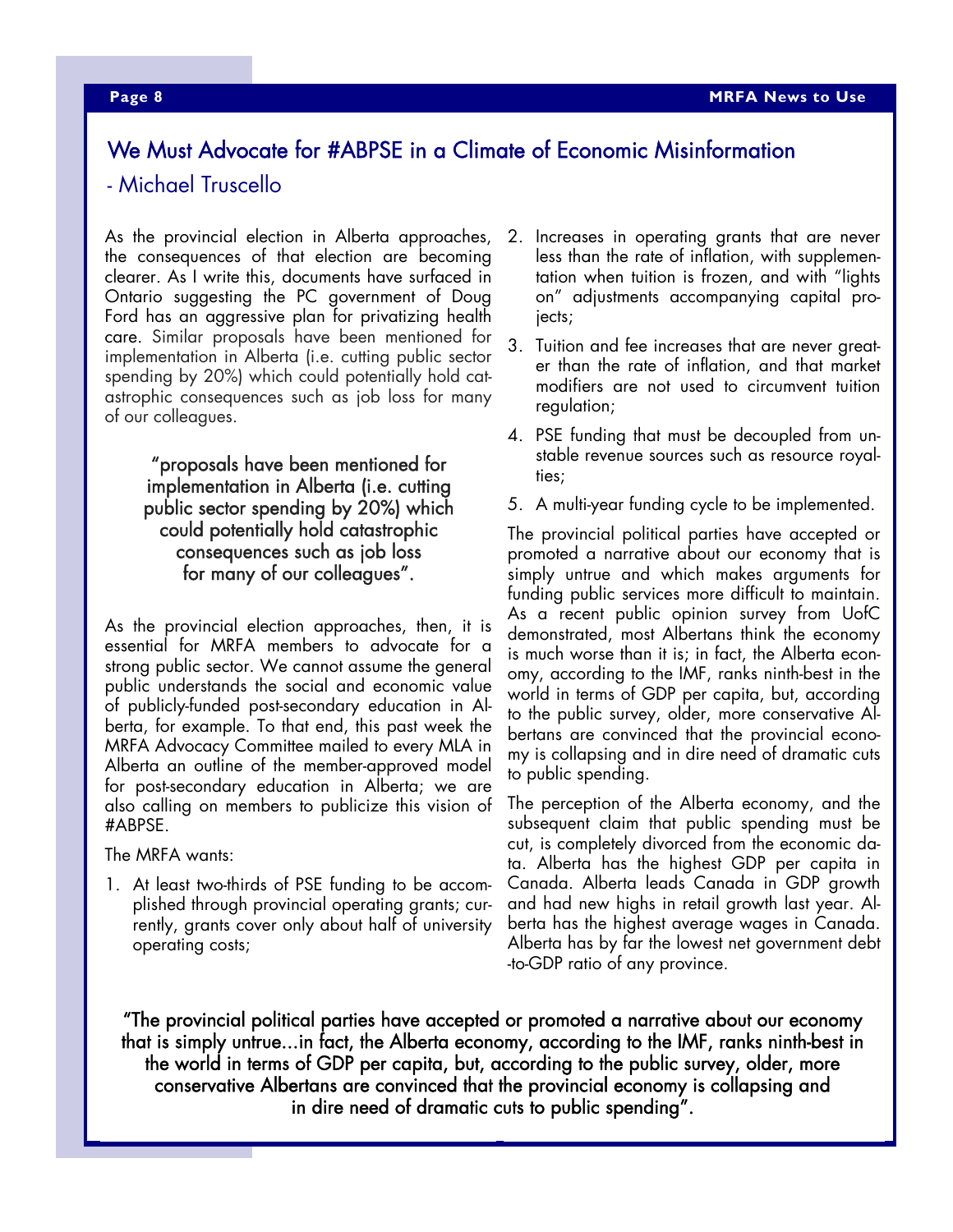#### **April 23, 2019 Page 9 <b>Page 9 Page 9 Page 9 Page 9 Page 9 Page 9 Page 9 Page 9**

# Twenty richest economies in the world

Gross domenstic product per capita, \$US, 2017



Despite overwhelming economic data to the contrary, the political rhetoric from all parties laments a dire economic situation and an "ailing" oil industry. According to a report from Parkland Institute and the Canadian Centre for Policy Alternatives, the Big Five oil companies in the oilsands remained "incredibly profitable" and paid out \$13.5 billion to shareholders in 2017. Yes, thousands of jobs in oil and gas have been lost in recent years, but the province remains the richest in Canada, and its government does not have a spending problem.

As we advocate for better funding of #ABPSE, we must confront the prevailing narrative of economic doom. This narrative, echoed by conservative Postmedia publications, is designed to prepare the groundwork for a UCP policy of hard austerity. If enough Albertans continue to believe propaganda instead of facts, many of us may be out of work within a year.

"As we advocate for better funding of #ABPSE, we must confront the prevailing narrative of economic doom. This narrative, echoed by conservative Postmedia publications, is designed to prepare the groundwork for a UCP policy of hard austerity".

# MRFA's Provincial Affiliation

It was announced at the January Regular meeting that the MRFA has joined the Confederation of Alberta Faculty Associations (CAFA) - cafa-ab.ca. This membership, in addition to our membership in Canadian Association of University Teachers (CAUT) - caut.ca and the CAUT Defence Fund, provides the opportunity for us to work with colleagues provincially and nationally on issues of common interest. These memberships will, also, provide support for our Association when needed.